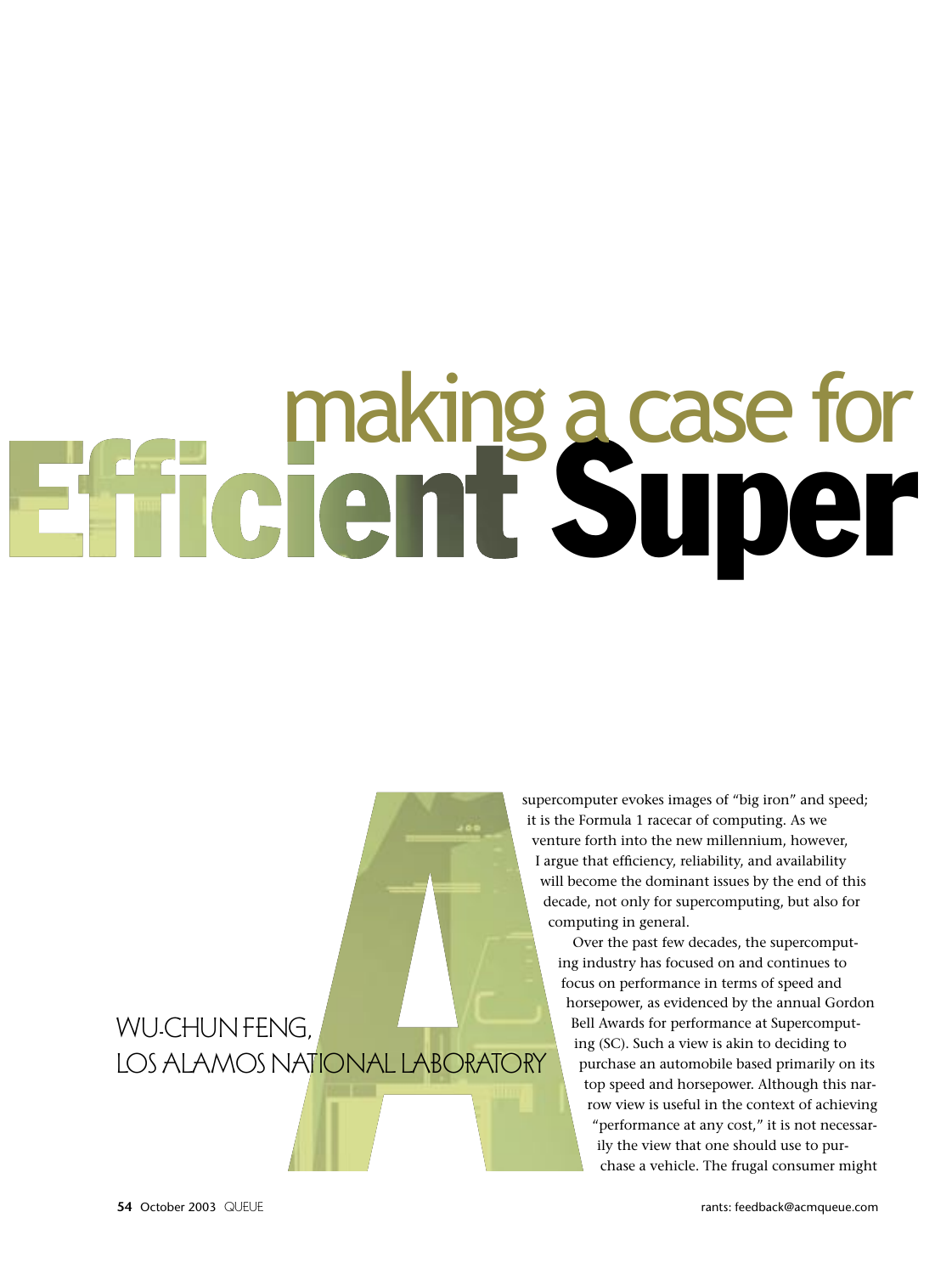It's time for the computing community to use alternative metrics for evaluating performance.

**<sup>54</sup>** October 2003QUEUE rants: feedback@acmqueue.com more queue: www.acmqueue.com QUEUEOctober 2003 **<sup>55</sup>**

## computing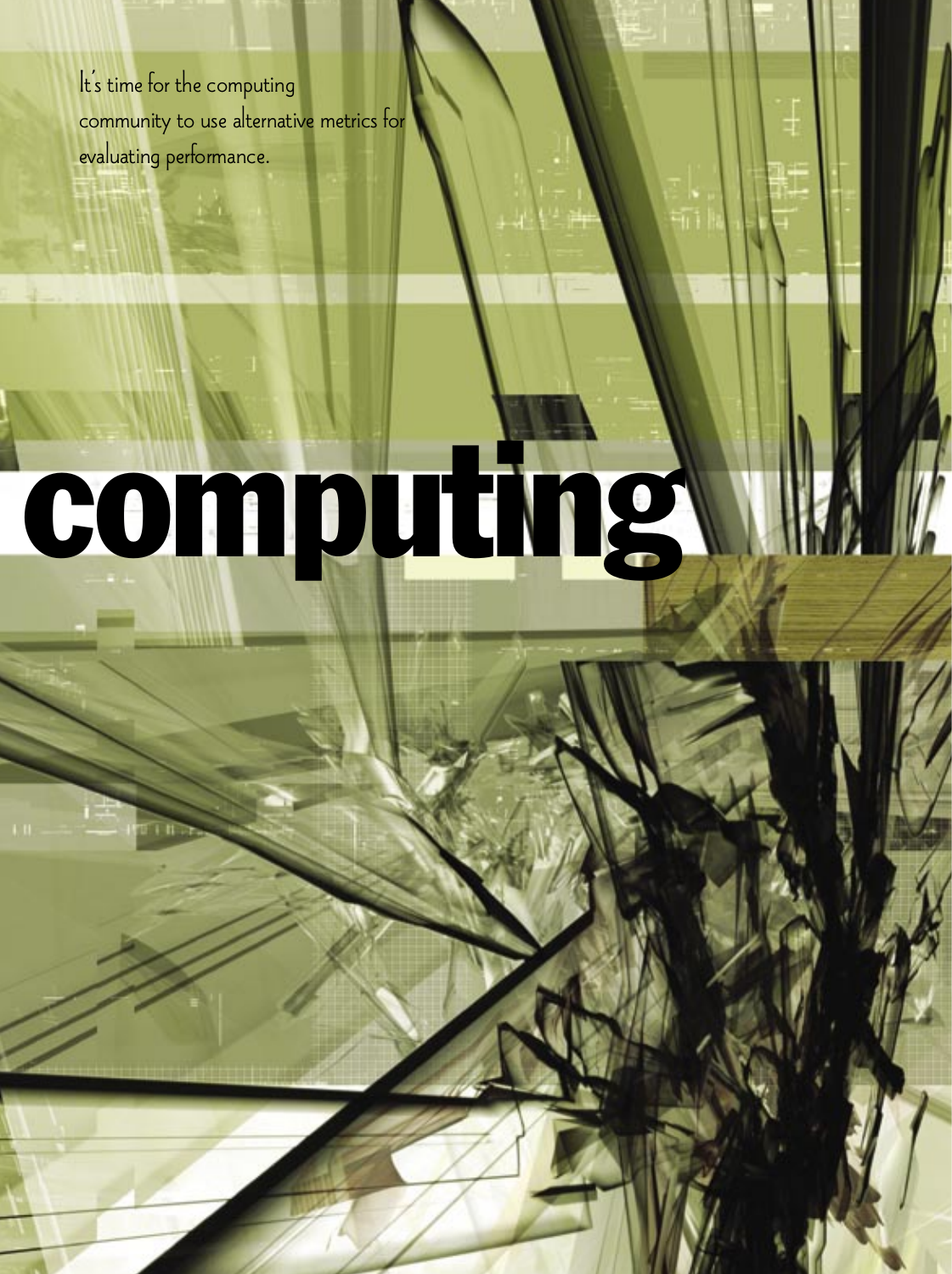### **Efficient Supercomputing**



consider fuel efficiency, reliability, and acquisition cost. Translation: Buy a Honda Civic, not a Formula 1 racecar. The outdoor adventurer would likely consider off-road prowess (or off-road efficiency). Translation: Buy a Ford Explorer sport-utility vehicle, not a Formula 1 racecar. Correspondingly, I believe that the supercomputing (or more generally, computing) community ought to have alternative metrics to evaluate supercomputers specifically metrics that relate to efficiency, reliability, and availability, such as the total cost of ownership (TCO), performance/power ratio, performance/space ratio, failure rate, and uptime.

of new machine rooms, as shown in figure 1, and in some cases, requires the construction of entirely new buildings. The primary reason for this

less efficient use of space is the exponentially increasing power requirements of compute nodes, a phenomenon I refer to as "Moore's law for power consumption" (see figure 2)—that is, the power consumption of compute nodes doubles every 18 months. This is a corollary to Moore's law, which states that the number of transistors per square inch on a processor doubles every 18 months [1]. When nodes consume and dissipate more power, they must be spaced out and aggressively cooled.

*Without* the exotic housing facilities in figure 1, traditional (inefficient) supercomputers would be so unreliable (due to overheating) that they would never be available for use by the application scientist. In fact, unpublished empirical data from two leading vendors corroborates that the failure rate of a compute node doubles with

MOTIVATION In 1991, a Cray C90 vector supercomputer occupied

about 600 square feet (sf) and required 500 kilowatts (kW) of power. The ASCI Q supercomputer at Los Alamos National Laboratory will ultimately occupy more than 21,000 sf and require 3,000 kW. Although the performance between these two systems has increased by nearly a factor of 2,000, the performance per watt has increased only 300-fold, and the performance per square foot has increased by a paltry factor of 65. This latter number implies that supercomputers are making less efficient use of the space that they occupy, which often results in the design and construction

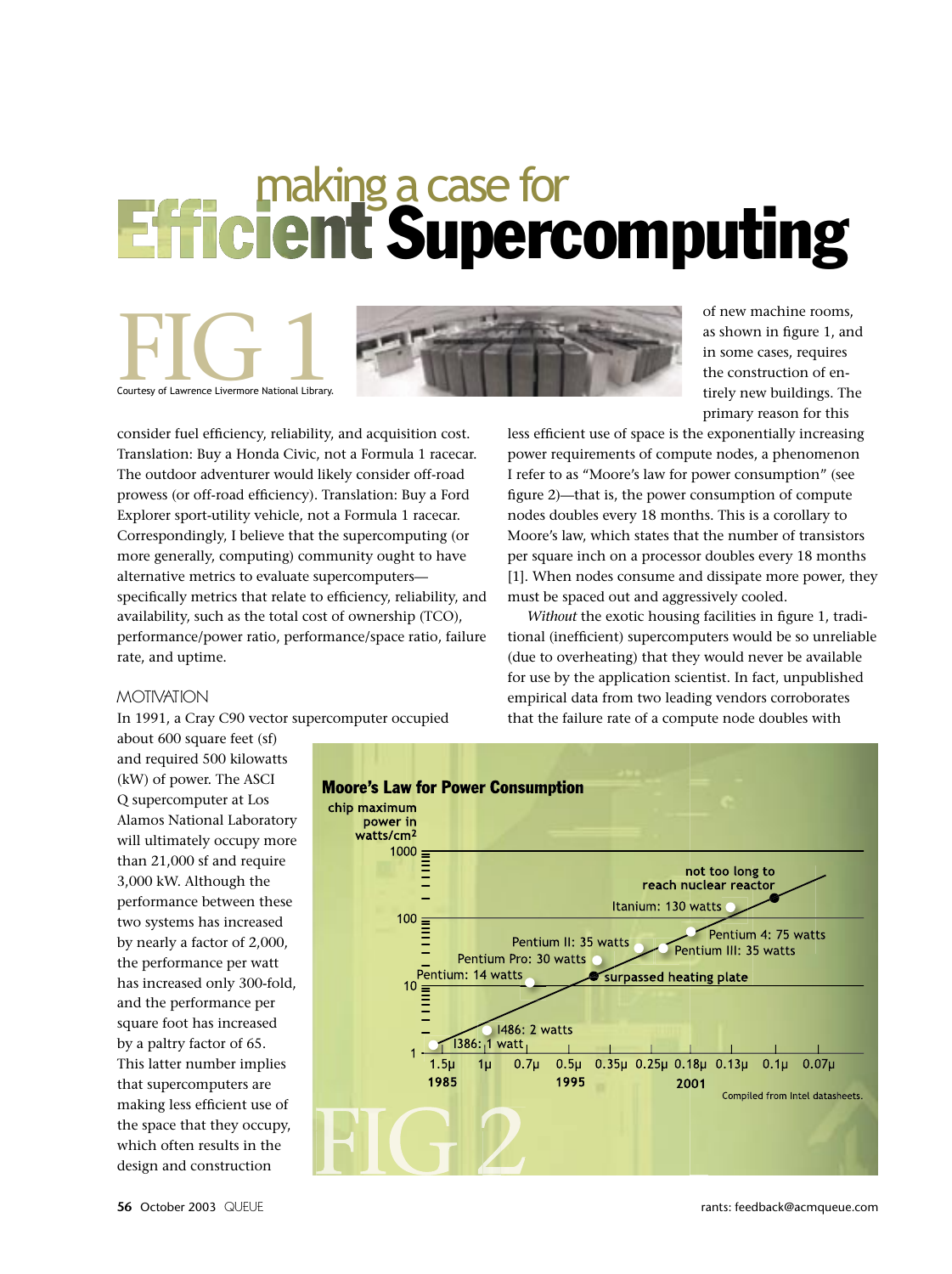every 10-degree C (18-degree F) increase in temperature, as per Arrenhius' equation when applied to microelectronics; and temperature is proportional to power consumption.

We can then extend this argument to the more general computing community. For example, for e-businesses such as Amazon.com that use multiple compute systems to process online orders, the cost of downtime resulting from the unreliability and unavailability of computer systems can be astronomical, as shown in table 1 millions of dollars per hour for brokerages and credit card companies and hundreds of thousands of dollars per hour for online retailers and services. This downtime cost has two components: lost revenue (e.g., the end user "clicking over" to the competitor's Web site) and additional hours of labor spent fixing the computer systems.

### **Table 1. Estimated Costs of an Hour of Server Downtime for Business Services**

| <b>Service</b>              | <b>Cost of One Hour of Downtime</b> |
|-----------------------------|-------------------------------------|
| <b>Brokerage Operations</b> | \$6,450,000                         |
| Credit Card Authorization   | \$2,600,000                         |
| eBay                        | \$225,000                           |
| Amazon.com                  | \$180,000                           |
| Package Shipping Services   | \$150,000                           |
| Home Shopping Channel       | \$113,000                           |
| Catalog Sales Center        | \$90,000                            |
|                             |                                     |

*Source: Contingency Planning Research.*

Clearly, downtime should be a component in the total cost of ownership (TCO) of a computer system, whether the system is a Web-server farm or a supercomputer. But what other components make up TCO? More generally than even downtime, TCO consists of two parts: (1) cost of acquisition and (2) cost of operation. The former is a one-time cost that can be defined as all the costs incurred in acquiring a computer system—for example, procurement, negotiation, and purchase—and, thus, is relatively straightforward to quantify [2]. The latter, however, is a recurring cost that consists of multiple components, including costs related to system integration and administration, power and cooling, downtime, and space. Although the costs related to power and cooling and space are easily quantifiable, the other operational costs—that is, system integration and administration and downtime—tend to be highly institution-specific and full of hidden costs [3]. As a result, I conclude that TCO *cannot* be easily quantified. I instead focus on quantifying metrics that are related to TCO such as efficiency, reliability, and availability. Specifically, we propose

the following metrics: performance/power ratio, performance/space ratio (or compute density), failure rate, and uptime.

EFFICIENT SUPERCOMPUTING Green Destiny, as shown in figure 3, is the name of our 240-processor supercomputer that fits in a telephone booth and sips less than 5.2 kW of power at full load (and only 3.2 kW when running diskless and computationally idle). It provides affordable, general-purpose computing

to our application scientists while sitting in an 85 to 90-degree F dusty warehouse at 7,400 feet above sea level. More importantly, it provides reliable computing cycles without any special facilities—that is, no air conditioning, no humidification control, no air filtration, and no ventilation—and without any downtime. (In contrast, a more traditional, high-end 240-processor supercomputer such as a Beowulf cluster [4] generally requires a specially cooled machine room to operate reliably, as such a supercomputer easily consumes as much as 36.0 kW of power and cooling, roughly seven times more than Green Destiny.)

Green Destiny takes a novel and revolutionary approach to supercomputing, one that ultimately redefines performance to encompass metrics that are of more relevance to end users: efficiency, reliability, and availability. As such, Green Destiny is arguably the world's most efficient supercomputer as it provides a completely integrated solution that is orders of magnitude



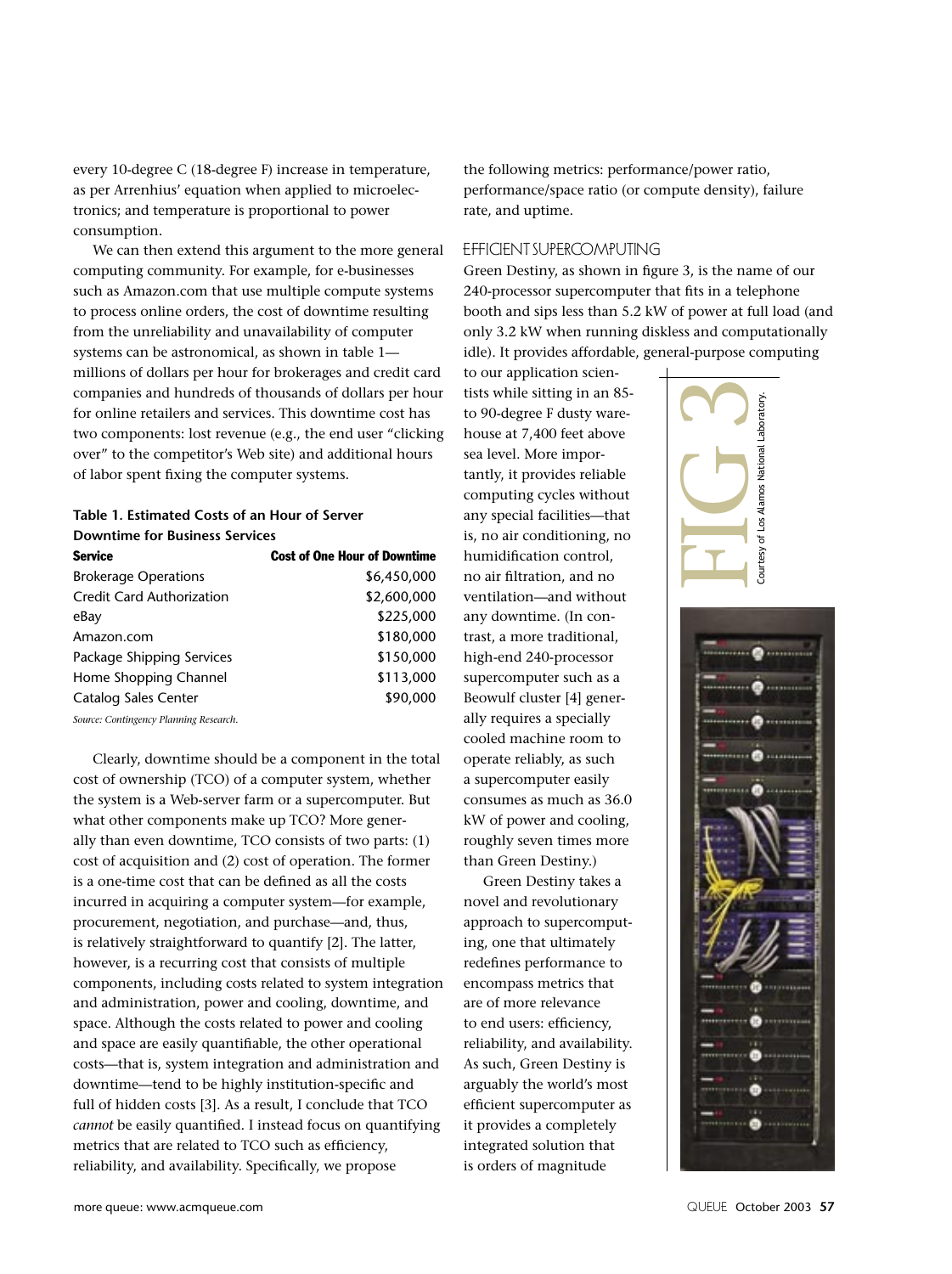### making a case for<br>**Efficient Supercomputing**

superior to any other solution based on efficiency, reliability, availability, versatility, management, self-monitoring and measurement, and ease of use [5,6].

THE MAGIC BEHIND GREEN DESTINY<br>To achieve such efficiency, reliability, and availability, we designed an architecture around which we could appropriately stitch together the modified building blocks of Green Destiny. These building blocks include a Transmeta-powered RLX ServerBlade as the compute node and World Wide Packets' Lightning Edge network switches configured in a one-level tree topology for efficient communication, as shown in figure 4.

By selecting a Transmeta processor as a compute engine, Green Destiny takes a predominantly hardwarebased approach to power-aware supercomputing. A Transmeta processor eliminates about 75 percent of the transistors used in a traditional RISC architecture and implements the lost (but inefficient) hardware functionality in its code-morphing software (CMS), a software layer that sits directly on the Transmeta hardware. This approach results in a processor that runs cooler than other processors, as illustrated by figure 5, which shows the thermal images of a conventional, low-power, mobile processor and a Transmeta processor. The operating

temperatures of the processors differ by 57.3 degrees C (or 135.1 degrees F) when running a software-based DVD player. This means that based on the corroborated Arrenhius equation, the conventional, low-power, mobile processor (without any active cooling) is 32 times more likely to fail than the Transmeta processor (without any active cooling).

Although the Transmeta processor is significantly more reliable than a conventional mobile processor, its Achilles' heel is its floating-point performance. Consequently, we modified the CMS to create a "high-performance CMS" that improves floating-point performance by nearly 50 percent and ultimately matches the performance of the conventional mobile processor on a clock-cycle-by-clock-cycle basis.

On the network side, Green Destiny runs a software configuration for the Lightning Edge switches where features such as auto-negotiation are simply turned off, since all link speeds are known. This reduces power consumption down to a few watts per port.

APPLICATIONS FOR GREEN DESTINY Initially, we turned to the theoretical astrophysics community for a scientific application to run on Green Destiny: an n-body simulation containing a few hundred-



thousand galaxies [4], as shown in figure 6. This application was followed up with a smoothed particle hydrodynamic simulation of a three-dimensional supernova core-collapse [5]. Since then, we have also run applications in the fields of large-scale molecular dynamics and bioinformatics. For the latter, we developed our own parallel BLAST code for sequence matching called mpiBLAST [7], a code that demonstrates super-linear speedup.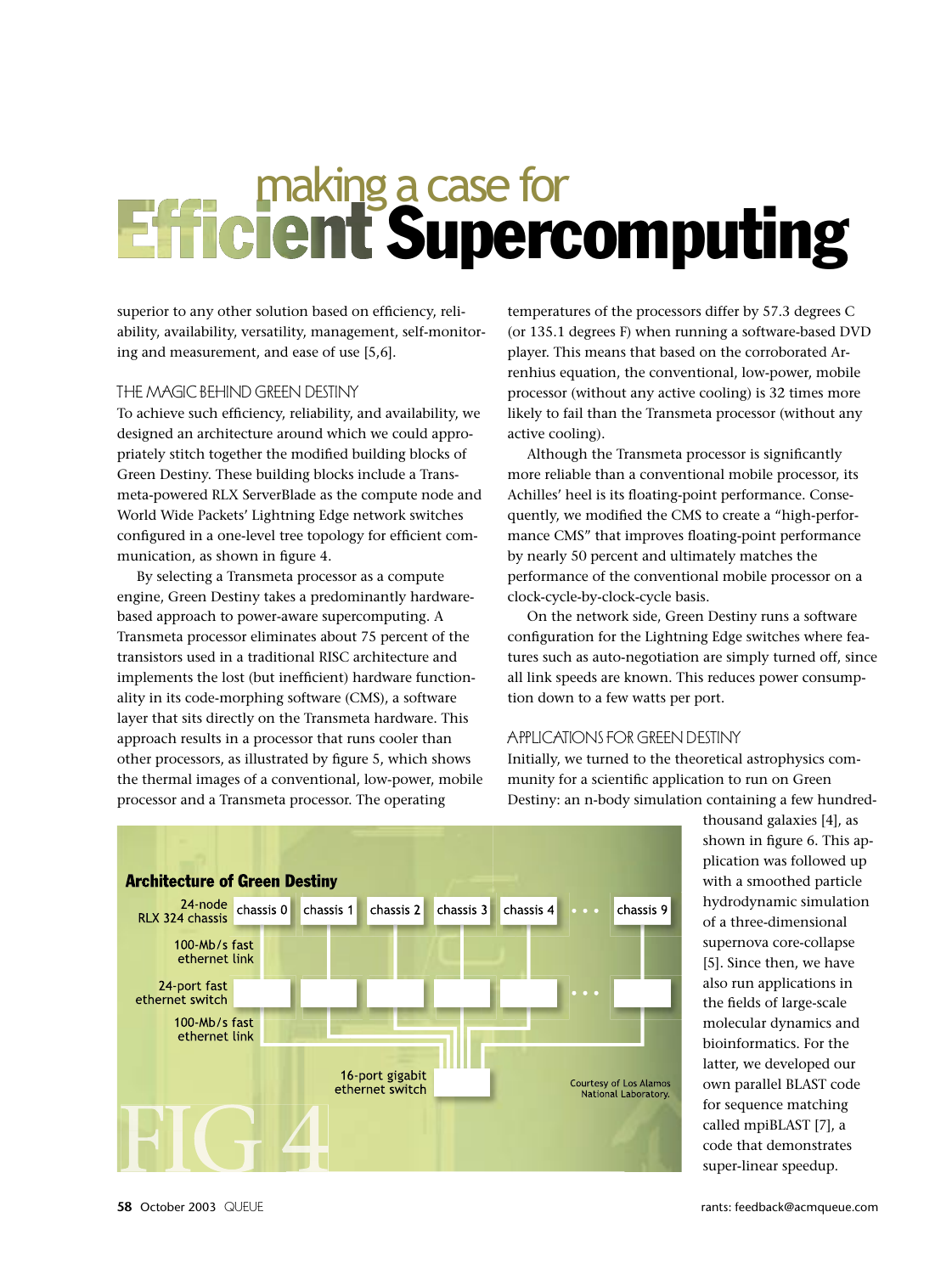

Courtesy of Los Alamos National Laboratory.

Figure 6 shows an intermediate stage of a gravitational n-body simulation of a galaxy formation with 10 million particles. The overall simulation of 1,000 timesteps with more than  $10^{15}$  floating-point operations completed in less than one day on Green Destiny. The region shown in figure 6 represents about 150 million light-years across.

The most time-consuming part of this application is computing components of the accelerations of particles [8], in particular, evaluating  $r^{3/2}$  where r is the separation between particles. Because of the importance of this calculation to general n-body codes, we evaluate the uniprocessor performance of commodity processors using two different implementations of a reciprocal square-root function—(1) *sqrt* function from a math library and (2) Karp's implementation of square root [8]—as part of a gravitational microkernel benchmark. To simulate the calculation in the context of an n-body simulation (and, coincidentally, enhance the confidence interval of our floating-point evaluation), our gravitational microkernel benchmark loops 100 times over the reciprocal squareroot calculation.

Table 2 shows the Mflops ratings for six commodity processors over the two different implementations of

the gravitational microkernel benchmark, where Mflops stands for mega (10<sup>6</sup>) floating-point operations per second. Considering that the Transmeta processors are software-hardware hybrids and the other processors are all-hardware designs, the Transmetas with our highperformance CMS run remarkably well.

### **Table 2. Mflops Ratings on a Gravitational Microkernel Benchmark**

| <b>Processor</b>                       | Math sqrt (libm) | Karp sqrt |
|----------------------------------------|------------------|-----------|
| 500-MHz Intel Pentium III              | 87.6             | 137.5     |
| 533-MHz Compag Alpha EV56              | 76.2             | 178.5     |
| 667-MHz Transmeta TM5600               | 128.7            | 297.5     |
| 933-MHz Transmeta TM5800               | 189.5            | 373.2     |
| 375-MHz IBM Power3                     | 298.5            | 379.1     |
| 1,200-MHz AMD Athlon MP                | 350.7            | 452.5     |
| Note: Larger Mflops ratings are hetter |                  |           |

*Note: Larger Mflops ratings are better.*

The computational efficiency of each processor with respect to power, hereafter referred to as *power efficiency of the processor,* is shown in table 3. Given that the uniprocessor performance of the Transmeta is comparable to traditional power-hungry processors, table 3 provides motivation for the computing industry to expand its horizons to address performance from a mixture of at least two perspectives: speed and power efficiency.

### **Table 3. Power Efficiency on a Gravitational Microkernel Benchmark (Larger performance/power ratios are better)**

| <b>Processor</b>          | <b>Performance/Power Ratio</b> |           |  |  |
|---------------------------|--------------------------------|-----------|--|--|
|                           | Math sqrt (libm)               | Karp sart |  |  |
| 500-MHz Intel Pentium III | 5.1                            | 8.0       |  |  |
| 533-MHz Compag Alpha EV56 | 0.85                           | 2.0       |  |  |
| 667-MHz Transmeta TM5600  | 17.6                           | 40.8      |  |  |
| 933-MHz Transmeta TM5800  | 31.6                           | 62.2      |  |  |
| 375-MHz IBM Power3        | 37.3                           | 47.4      |  |  |
| 1,200-MHz AMD Athlon MP   | 6.2                            | 8.0       |  |  |

*Note: The power consumption that is used for each of these processors is based on the manufacturers' data sheets.*

Table 4 provides a historical account on the performance of supercomputing clusters running a standard n-body simulation, starting from a spherical distribution of particles that represents the initial evolution of a cosmological n-body simulation [6]. Somewhat surprisingly, we find that the performance per processor for Green Destiny (667-MHz Transmeta TM5600-based) and Green Destiny+ (933-MHz/1-GHz Transmeta TM5800 based) on this parallel n-body code is substantially better than the SGI Origin 2000 supercomputer and comes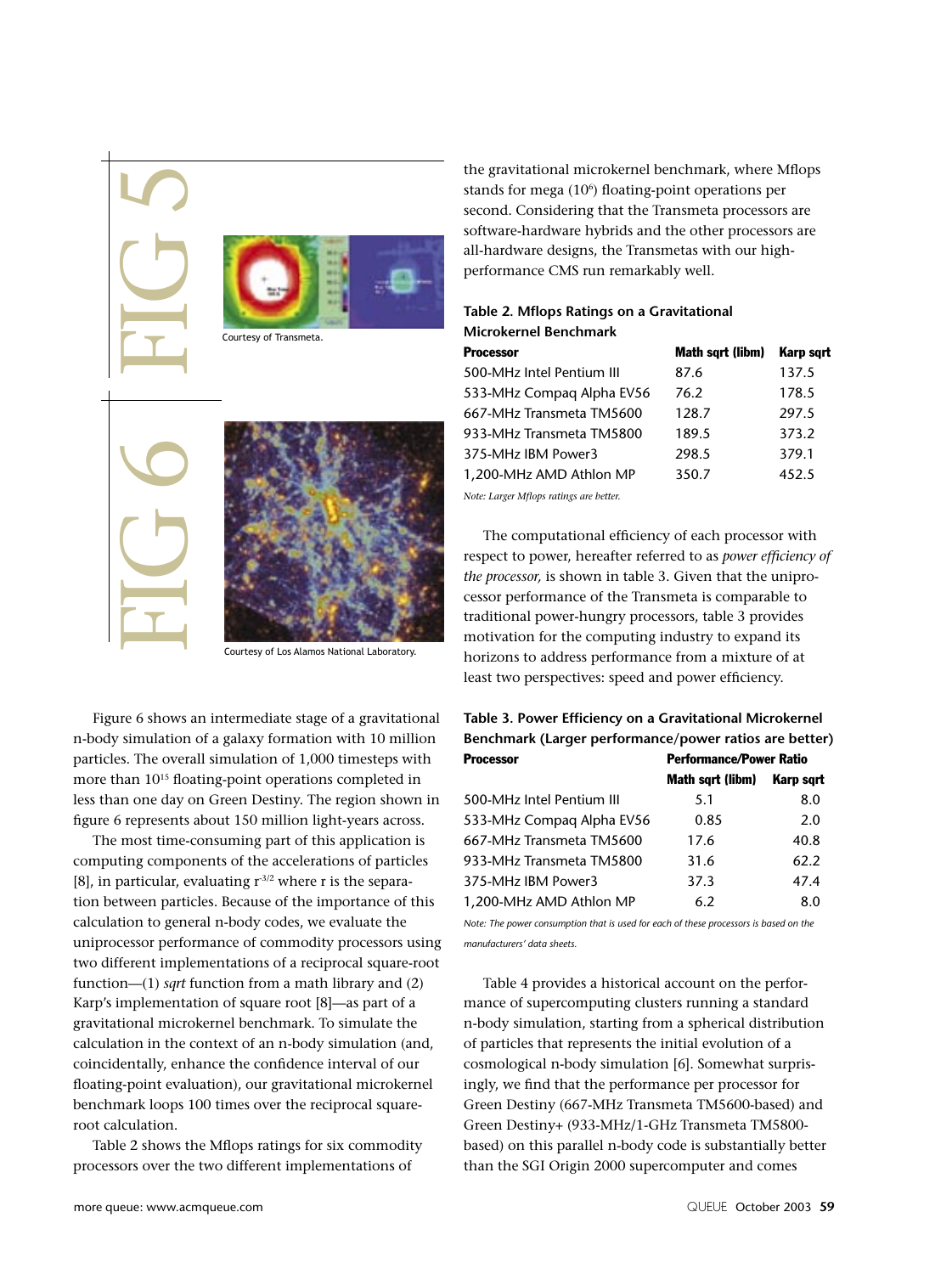### making a case for<br>**Efficient Supercomputing**

within 10 percent of matching the performance per processor on ASCI White, a supercomputer that currently ranks in the top 10 of the Top 500 Supercomputer List. (Note: For both Green Destiny and Green Destiny+, we used our high-performance CMS, which improved pernode performance by 50 percent over the standard CMS.)

Though table 4 provides interesting performance numbers for comparative purposes, combining these performance numbers with other known (or measured) quantities such as power consumption and footprint size produces a plethora of even more provocative data points with respect to efficiency: memory density, disk

| Table 4. Historical Performance of n-body Treecode on Clusters and Supercomputers                                                       |                   |                         |         |                   |                    |
|-----------------------------------------------------------------------------------------------------------------------------------------|-------------------|-------------------------|---------|-------------------|--------------------|
| <b>Site</b>                                                                                                                             | <b>Machine</b>    | <b>Processor (Proc)</b> | # Procs | <b>Gflops</b>     | <b>Mflops/Proc</b> |
| <b>LLNL</b>                                                                                                                             | <b>ASCI White</b> | <b>IBM Power3</b>       | 8,192   | 2,500             | 305                |
| LANL                                                                                                                                    | Green Destiny+    | Transmeta TM5800        | 212     | 58                | 274                |
| <b>LANL</b>                                                                                                                             | SGI Origin 2000   | <b>MIPS R10000</b>      | 64      | 13                | 203                |
| <b>LANL</b>                                                                                                                             | Green Destiny     | Transmeta TM5600        | 212     | 39                | 184                |
| SC'01                                                                                                                                   | MetaBlade2        | Transmeta TM5800        | 24      | 3                 | 125                |
| LANL                                                                                                                                    | Avalon            | DEC Alpha 21164A        | 128     | 16                | 125                |
| <b>LANL</b>                                                                                                                             | <b>MetaBlade</b>  | Transmeta TM5600        | 24      | 2                 | 83                 |
| <b>NAS</b>                                                                                                                              | IBM SP-2(66/W)    | IBM SP-2                | 128     | 10                | 78                 |
| <b>SNL</b>                                                                                                                              | <b>ASCI Red</b>   | Intel Pentium Pro       | 6,800   | 465               | 68                 |
| <b>LANL</b>                                                                                                                             | Loki              | Intel Pentium Pro       | 16      | 1                 | 63                 |
| SC'96                                                                                                                                   | Loki+Hyglac       | Intel Pentium Pro       | 32      | 2                 | 63                 |
| Caltech                                                                                                                                 | Naegling          | Intel Pentium Pro       | 96      | 6                 | 63                 |
| <b>NRL</b>                                                                                                                              | TMC CM-5E         | Sun SuperSPARC          | 256     | $12 \overline{ }$ | 47                 |
| <b>SNL</b>                                                                                                                              | <b>ASCI Red</b>   | Intel Pentium Pro       | 4,096   | 164               | 40                 |
| IPL                                                                                                                                     | Cray T3D          | Cray                    | 256     | 8                 | 31                 |
| <b>LANL</b>                                                                                                                             | TMC CM-5          | Sun SPARC2              | 512     | 14                | 27                 |
| Caltech                                                                                                                                 | Intel Paragon     | Intel iPSC/860          | 512     | 14                | 27                 |
| Caltech                                                                                                                                 | Intel Delta       | Intel i860              | 512     | 10                | 20                 |
| Note: Gflop = aiga (10 <sup>o</sup> ) floating-point operations per second. The Gflop ratings are rounded to the nearest integer Gflop. |                   |                         |         |                   |                    |

### **Table 4. Historical Performance of n-body Treecode on Clusters and Supercomputers**

*Note: Gflop = giga (109 ) floating-point operations per second. The Gflop ratings are rounded to the nearest integer Gflop.*

### **Table 5. Performance and Efficiency Numbers for Clusters and Supercomputers**

| <b>Machine</b>                 | <b>Avalon</b> | <b>ASCI Red</b> | <b>ASCI White</b> | ASCI <sub>0</sub> | <b>Green Des-</b>         |
|--------------------------------|---------------|-----------------|-------------------|-------------------|---------------------------|
|                                | (1996)        | (1996)          | (2000)            | (2002)            | tiny+(2002) <sup>12</sup> |
| Performance (Gflops)           | 18            | 600             | 2,500             | 8,000             | 58                        |
| Memory (GB)                    | 36            | 585             | 6,200             | 12,000            | 150                       |
| Disk (TB)                      | 0.4           | 2               | 160               | 600               | 5                         |
| Area (sf)                      | 120           | 1,600           | 9,920             | 21,000            | 6                         |
| Power (kW)                     | 18            | 1,200           | 2,000             | 3,000             | 5                         |
| Memory Density (MB/sf)         | 307           | 374             | 640               | 585               | 25,600                    |
| Disk Density (GB/sf)           | 3             |                 | 17                | 29                | 853                       |
| Compute Density (Mflops/sf)    | 150           | 375             | 252               | 381               | 9,667                     |
| Power Efficiency (Mflops/watt) | 1.0           | 0.5             | 1.2               | 2.7               | 11.6                      |

*Note: The performance numbers above are based on an actual run of an n-body treecode.*

than its closest competing supercomputer; its disk density is 30 times better; its compute density (i.e., performance/space ratio) is 25 times better; and its power efficiency (i.e., performance/power ratio) is roughly 5 to 10 times better than all the other supercomputing platforms. Note, however, that the comparison in table 5 is a bit of an apples-totangerines-to-oranges comparison. The "apple" is Green Destiny, whose purpose is to provide super-efficient and highly reliable supercomputing at the expense of some performance—that is, the Toyota Camry of computing [10]. Based on the data in table 5, Green Destiny clearly makes the most efficient use of space and power (see the Green Destiny colored numbers in table 5). The "oranges" are the ASCI machines with the sole

density, compute density (or space efficiency), and power efficiency, as shown in table 5 [9]. The memory density of Green Destiny is more than 40 times better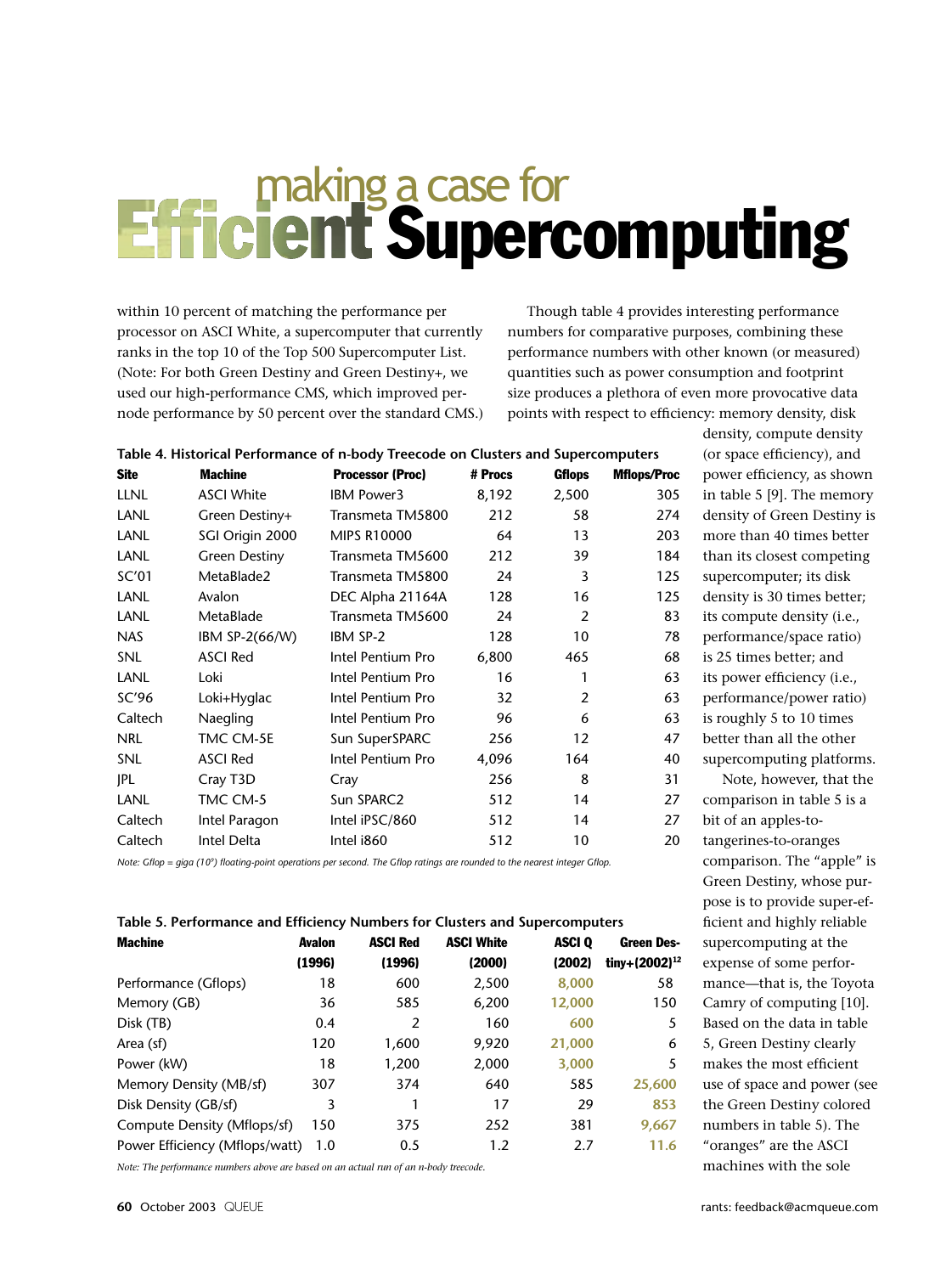purpose of achieving performance at any cost—that is, the Formula 1 racecar of computing. Given that the ASCI Q machine leads in every such category (see the ASCI Q colored numbers in table 5), it clearly achieves that purpose. The "tangerine" is Avalon, one of the first Beowulf clusters [4] built with the Linux operating system [11]. Its purpose is to deliver the best price/performance ratio, where price is defined as the cost of acquisition. Of all the supercomputers, Avalon does indeed achieve the best price/performance ratio, just edging out Green Destiny.

To explore yet another intriguing (but still apples-tooranges) comparison, we look at the LINPACK runs of Green Destiny+ and the Japanese Earth Simulator [13] in table 6. The performance of Green Destiny+ is extrapolated from the measured performance on smaller versions of the machine with the same architecture. The extrapolation is realistic, as the 101-Gflop rating is based on the percentage of peak performance achieved on each of the smaller versions of Green Destiny—that is, 70 percent of peak achieved with LINPACK.

### FUTURE DIRECTIONS FOR POWER-AWARE<br>SUPERCOMPUTING

SUPERCOMPUTING Green Destiny represents a primarily *hardware-driven* (or "architecturally driven") approach to power-aware supercomputing. Such an approach targets a new fabrication technology or hardware redesign with the same functionality but lower energy costs. Two alternative approaches that warrant further investigation are:

- A *software-driven* approach that relies on the hardware to provide an interface that the software can use to control a processor's frequency and/or voltage levels (thus controlling power consumption as well, because power is directly proportional to the processor's clock frequency and the square of its operating voltage).
- A *hardware–software* codesign approach that combines

### **Table 6. Performance and Efficiency Numbers for Green Destiny+ and the Japanese Earth Simulator**

| <b>Machine</b>                 | <b>U.S. Green</b> | <b>Japanese</b>        |
|--------------------------------|-------------------|------------------------|
|                                | Destiny+ [14]     | <b>Earth Simulator</b> |
| Performance (Gflops)           | 101               | 35,860                 |
| Memory (GB)                    | 150               | 10,000                 |
| Disk (TB)                      | 5                 | n/a                    |
| Area (sf)                      | 6                 | 70,290 [15]            |
| Power (kW)                     | 5                 | 7,000                  |
| Memory Density (MB/sf)         | 25,600            | 146                    |
| Disk Density (GB/sf)           | 853               | n/a                    |
| Compute Density (Mflops/sf)    | 16,833            | 510                    |
| Power Efficiency (Mflops/watt) | 20                | 5                      |



both approaches in the hopes of maximizing energy savings while minimizing the impact on overall performance.

At the present time, the architecturally driven approach is the most mature of the three approaches. Hardware designers in embedded computing have been implicitly working in this area for many years, if not decades, to meet the electrical and thermal specifications (or envelopes) of material goods. However, it is still in its infancy with respect to supercomputing and highperformance computing. Primary limitations with this approach include its inflexibility to new technological advances and the unknown requirements from software when designing the hardware.

A software-driven approach must address two control issues: (1) when to direct the hardware to switch between two different levels of power—that is, voltage and/or frequency; and (2) how to rearrange application software code, thus altering the system load and allowing further low-power optimizations to be made. Both of these issues can be quite expensive, particularly without knowledge of the underlying hardware architecture. For example, the decision to switch voltage or frequency levels may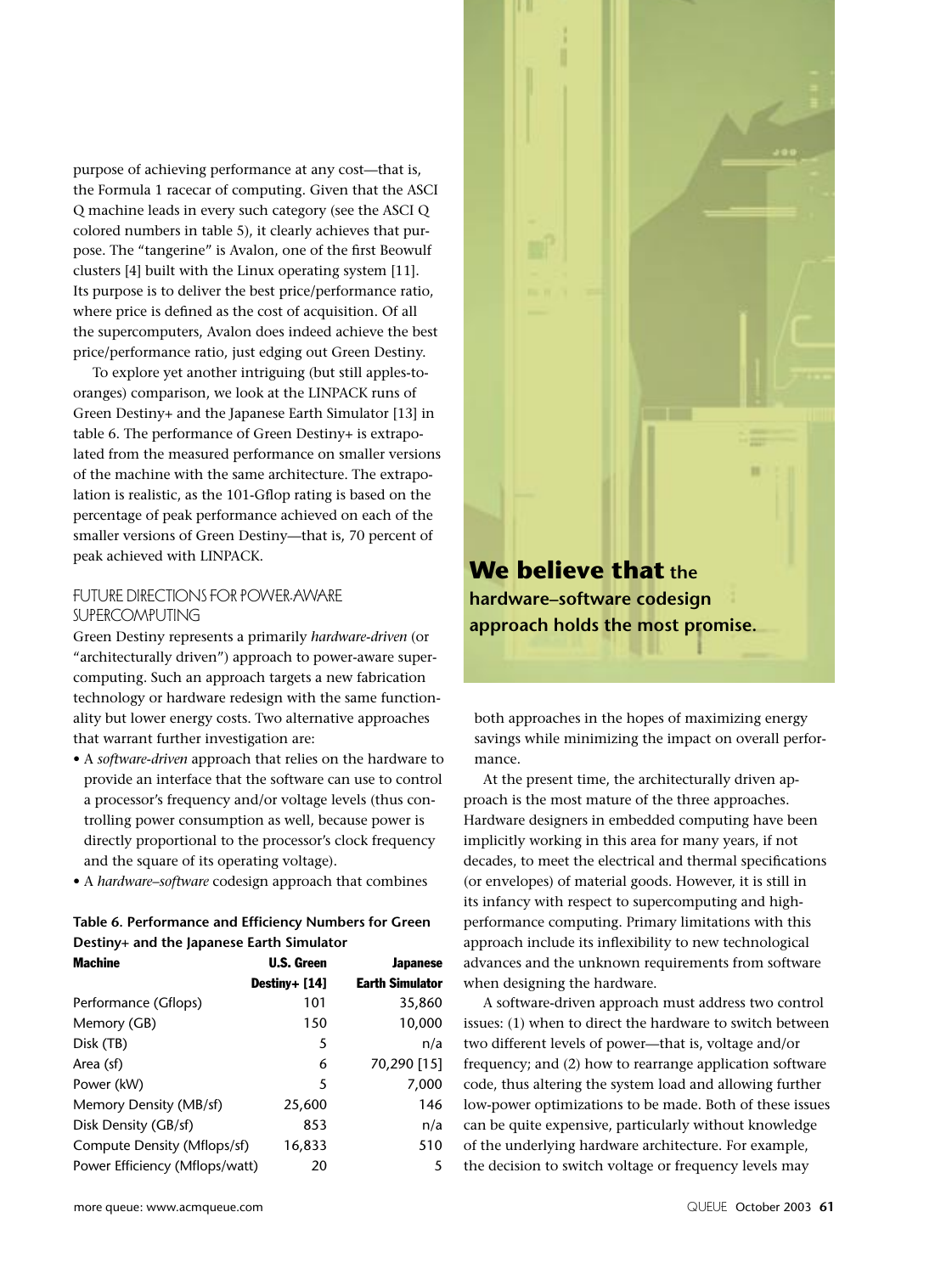### making a case for<br>**Efficient Supercomputing**

depend on the hardware overhead involved in performing the switch.

We believe that the hardware-software codesign approach holds the most promise, but it will require significant cooperation between the hardware and software. Power-aware interfaces between the hardware and software will enable the operating-system (OS) programmer to introduce power awareness into traditional OS services. These power-aware OS interfaces must then be made accessible to application programmers so that application-

specific information can be transferred to the OS to enable even more effective power management.

### WHY GREEN<br>DESTINY?

DESTINY? Green Destiny provides a completely integrated solution that is orders of magnitude superior to any other solution based on efficiency, reliability, and availability. Specifically, as seen in table 5, its memory density is 40 to 80 times better than traditional supercomputers; its disk density is 30 to 850 times better; its compute density or space efficiency (i.e., performance/space ratio) is 25 to 60 times better; and its power efficiency (i.e., performance/power ratio) is roughly 5 to10 times better. (Perhaps, an alternative name for Green Destiny could be Green *Density*).

Furthermore, because of its low-power design, Green Destiny has never failed in its lifetime, and its uptime has effectively been 24 hours a day, 7 days a week, 365 days a year. This means that no time, no effort, and no money were wasted on personnel to diagnose and fix a failure or set of failures; no money was wasted on replacing hardware parts; and Green Destiny was always available for use. This is in direct contrast to our previous supercomputer, a traditional 128-processor cluster that failed on a weekly basis and required as much as a half to full day to diagnose and fix. Even more amazing, Green Destiny manages to achieve all these virtues while operat-



Courtesy of Los Alamos National Laboratory.

ing in an 85- to 90-degree F dusty warehouse at 7,400 feet above sea level. Although the total cost of ownership is not explicitly addressed in this discussion, it should be clear that the TCO of Green Destiny would be substantially better than any other supercomputing platform.

As noted recently by C. Gordon Bell—sponsor of the Gordon Bell High-Performance Computing Awards at Supercomputing, inventor of the VAX series of minicomputers at Digital Equipment Corporation (DEC), and senior researcher at Microsoft Bay Area Research Center—Green Destiny has stunned the computing industry by "redefining the accessibility and economics of supercomputing to the masses [16]." Further support for Green Destiny comes from J. Craig Venter, founder of Celera Genomics, who stated that he had to spend as much money on his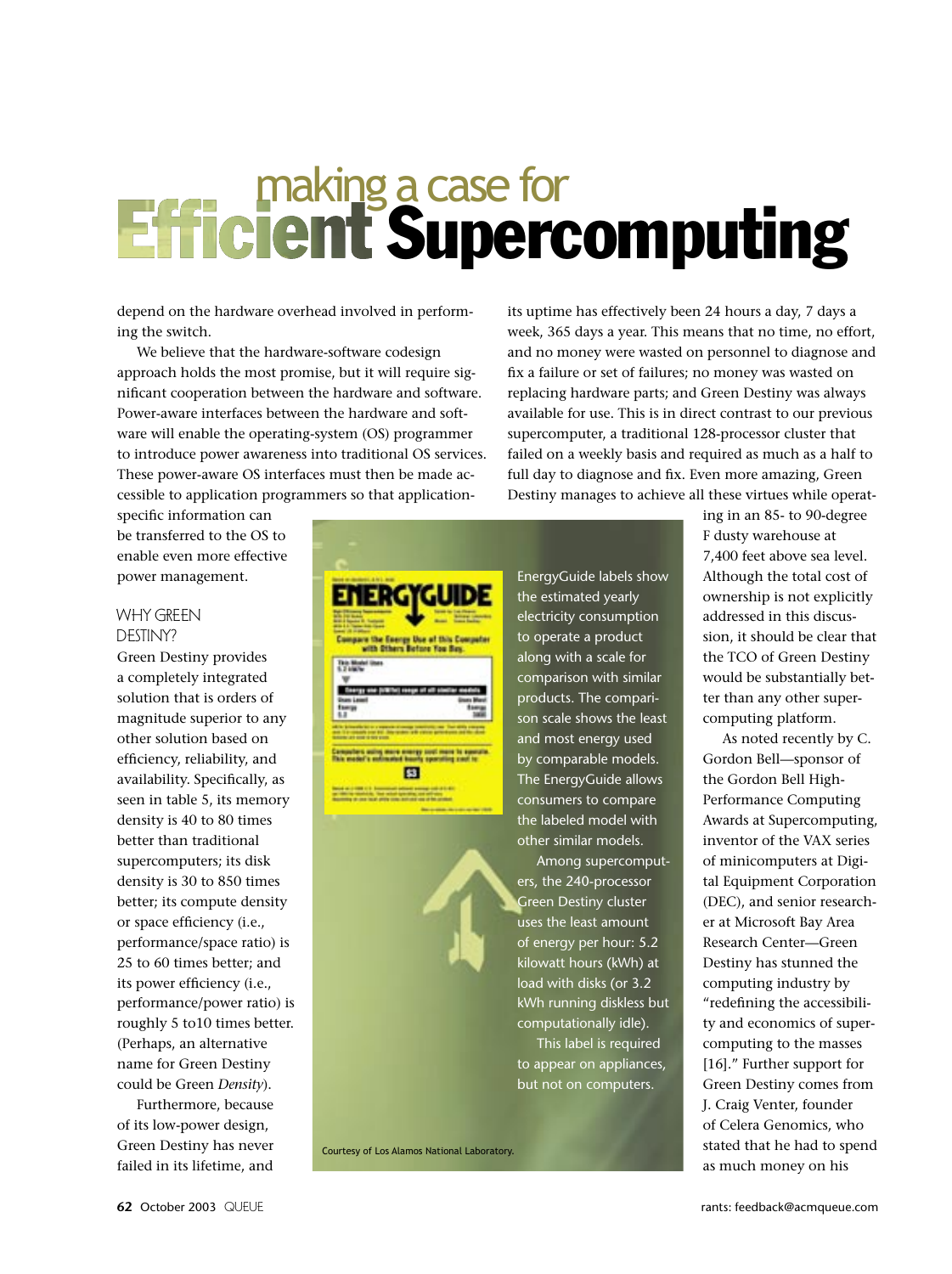Alpha supercomputer (\$6 million) as on the appropriate infrastructure to house the supercomputer (\$6 million) in the race to sequence the human genome. As he noted in his interview with GenomeWeb on Oct. 16, 2002 [17], if this is what the bioinformatics revolution was going to cost, then it would be a revolution that would not go very far. This is the primary reason for his interest in the "green machines" that we have developed at Los Alamos National Laboratory.

CONCLUSION Green Destiny is merely the first (and hopefully, not last) step in power-aware supercomputing. Its success particularly in the applications community where specially cooled, machine-room infrastructures are a rarity stems directly from eschewing Moore's law with respect to power consumption. Rather than using processors that consume upwards of 100 watts per centimeter (as "prescribed" by Moore's law for power consumption in figure 2), we based Green Destiny on low-power building blocks—for example, Transmeta processors that consume only six watts per centimeter at load and World Wide Packet switches that consume only a few watts per port. The less power a processor draws, the cooler it will run. The cooler a processor runs, the less likely the overall system will fail (or clock down). By aggressively pursuing a "cool" supercomputer, we ran Green Destiny without any failures in a hostile environment—that is, 85- to 90-degree F in a dusty warehouse at 7,400 feet above sea level with no facilities for cooling, humidification control, or air filtration. In contrast, traditional supercomputers are now so large and use so much power that institutions often construct new machine rooms (and sometimes even new buildings) to house them.

Although I believe that Moore's law is technically feasible through 2010, and very likely beyond that, its current trajectory is slated to reach one kilowatt per square centimeter by 2010, which is allegedly as much power per square centimeter as the surface of the sun! From a socioeconomic viewpoint, I believe that we must avoid Moore's law and redirect the performance evaluation of supercomputing systems to metrics other than performance and price/performance. In this discussion, I suggested a few such metrics: total cost of ownership, performance/space ratio, performance/power ratio, reliability, and uptime. A more controversial metric would be "total price/performance ratio" (ToPPeR), where total price is defined by TCO. Details about this metric can be found in "The Bladed Beowulf: A Cost-Effective Alternative to Traditional Beowulfs," an article I coauthored with Michael Warren and Eric Weigle [5].

By applying these arguments to more traditional data centers such as search-engine farms (e.g., Google), Webserver farms (e.g., Yahoo), and compute-server farms (e.g., IBM's On-Demand and Hewlett-Packard's Demand More), even greater economic and efficiency benefits are to be gained. From an efficiency standpoint, the computational density, memory density, disk density, and power efficiency of Green Destiny is at least an order of magnitude better than existing server-farm solutions. From an economic standpoint, in addition to introducing reliability problems, systems with large-power envelopes can also be quite expensive from simply an electrical-cost perspective. For example, suppose you operate a data center with 100 Green Destiny racks (a la Google or Yahoo) where each Green Destiny rack consists of 240 processors. At load with disks, each rack consumes 5.2 kW. So, 5.2 kW/rack \* 100 racks \* 24 hours \* 365 days = 4,555,200 kWh per year. The same number of racks based on a traditional processor could consume 31.2 kW/rack \* 100 racks \* 24 hours \* 365 days = 27,331,200 kWh. At \$0.15 per kilowatt hour (kWh) in California, this translates to an annual difference of \$3.4 million in energy costs alone.

This isn't the complete story, however. Because of high heat dissipation, the system with traditional processors must be specially cooled with roughly the same amount of power, for a total power consumption of 54,662,400 kWh, resulting in a total difference of \$7.5 million annually! Not only could California save a lot of money by adopting power-aware (super)computing, but perhaps it could have even avoided the rolling California blackouts during the summers of 2000 and 2001.<sup>Q</sup>

### **LOVE IT, HATE IT? LET US KNOW:**

feedback@acmqueue.com or www.acmqueue.com/forums

- REFERENCES<br>1. Moore, G. Cramming more components onto integrated circuits, *Electronics* 38, 8 (April 1965).
- 2. When calculating the price/performance ratio, another metric that is sometimes used in conjunction with the performance metric, price is defined to be the cost of acquisition only and does not account for the cost of operation.
- 3. Bell, G. and Gray, J. What's next in high-performance computing? *Communications of the ACM*, 45, 2 (Feb. 2002).
- 4. Sterling, T., Becker, D. Savarese, D., Dorband, J. Ranawake, U., and Packer, C. Beowulf: A parallel workstation for scientific computation, *Proceedings of*